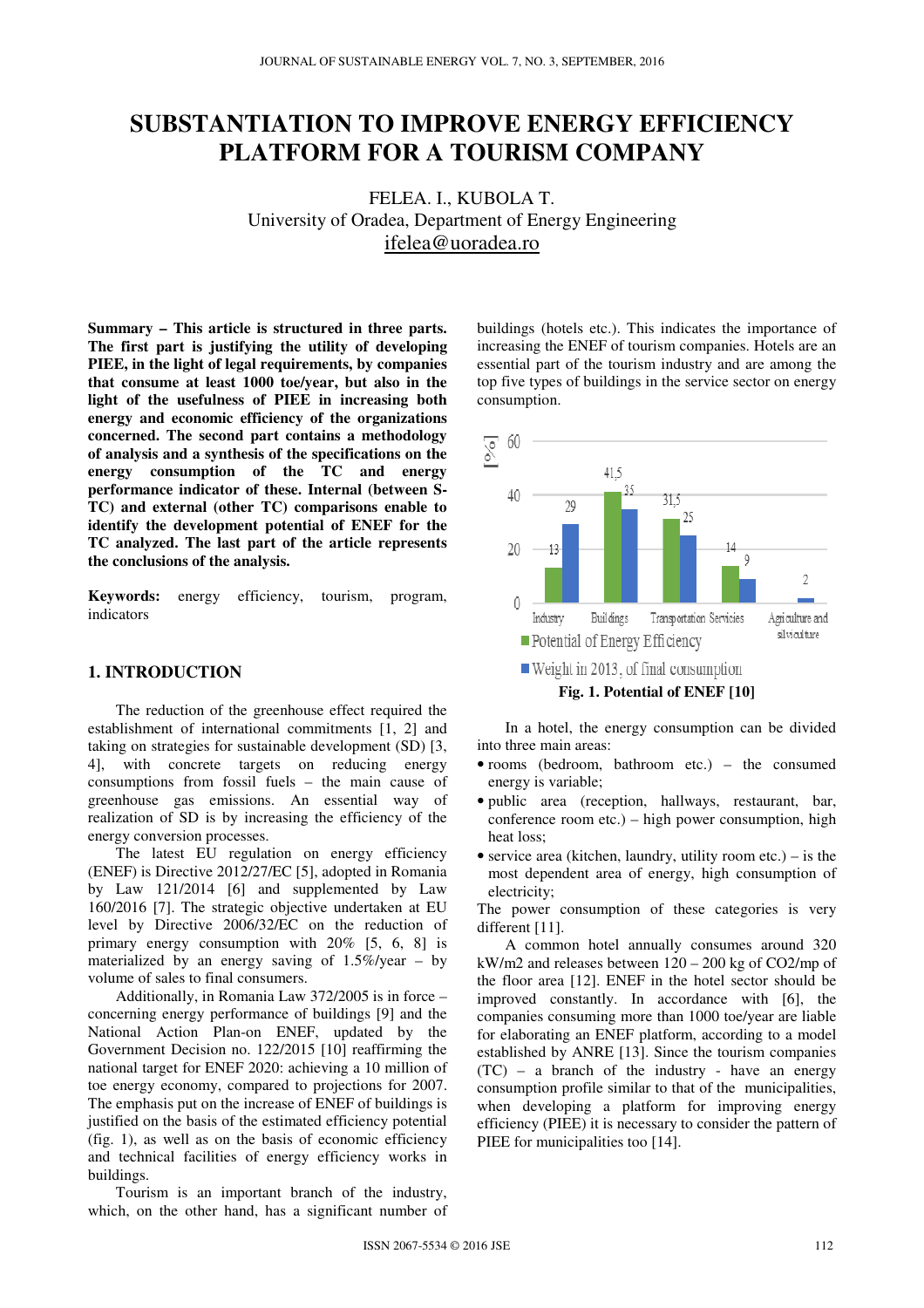

**Fig. 2. Structure of TF [15] (HU and HS doesn't working)** 

This writing deals with methodological and applicatory aspects regarding the substantiation of PIEE for TC (PIEE-CT), considering the peculiarities of these significant consumers of thermal energy (TE), electricity (EE), liquid fuels (LF). The realization of the analysis is done within SC Turism Felix SA (TF), a representative TC in Romania, which owns 7 hotels, 2 spas, administration building and services group (fig.2).

## **2. SUMMARY OF THE CURRENT SITUATION OF ENERGY CONSUMPTION**

According to [11, 12], in this chapter we will make reference to the following aspects:

- Recent evolution of energy consumption by type of energy, sources, subunits, installation and equipment;
- Recent evolution of the value of service  $(V<sub>S</sub>)$  and value of energy consumption  $(V_E)$  at the TC level;
- Evolution and share (P) in  $V_S$  of  $V_E$  and energy intensity  $(I_W)$  at the TC level and subunits (S-TC);
- Specific energy consumption in buildings  $(C_{SW})$ ;
- Comparative analyses between S-TC and TC and between other TC or branch of industry to which it belongs.

The above-mentioned indicators ( $W_E$ ,  $I_W$ ,  $C_{SW}$ ) are calculated with the following:

$$
P = \frac{V_{E}}{V_{S}} 100 \qquad [\%]
$$
 (1)  

$$
I_{w} = \frac{W_{C}}{V_{S}} \qquad \left[\frac{toe}{Klei}\right]
$$
 (2)  

$$
C_{sw} = \frac{W_{CC}}{S} \qquad \left[\frac{kWh}{m2}\right]
$$
 (3)

where,

 $(V<sub>E</sub>, V<sub>S</sub>)$  – value of energy consumption  $(V<sub>E</sub>)$  and service  $(V<sub>S</sub>)$  [Klei];

 $W_C$  – value of total energy consumption [toe];

 $W_{CC}$  – value of total energy consumption at the level of the building [kWh];

S – effective area of the building [m2];

Assessments are made for one year, so the values are annual values. The following presents some results from the TF. TF uses the following forms of energy: EE, TE, and energy of LF, petrol, diesel and recycled fuel oil .

## **2.1. Energy consumption**

#### a) Electricity (EE)



EE is taken from the National Energy System  $(x, 0.5)$ , from 9 substations [14, 15]. The EE supplier is SC Repower Furnizare Romania SRL. S-TF has separate power measuring devices that make possible the energy management for each subunit. The recent development of EE at the level of TF is presented in fig. 3. The load curve of EE and the evolution price of EE for 2013, 2014 and 2015 are represented in fig. 4 and 5. The price of electricity in the past 3 years has decreased by approximately 0.12 lei/kWh. The recent evolution of EE consumption in the most important S-TF is represented in fig.  $6 \div 8$ .



**Fig. 3. Evolution of total EE consumption at the TF level** 



**Fig. 4. Load curve of EE, at the TF level** 



**Fig. 5. Evolution of EE price in the past 3 years, at the TF level**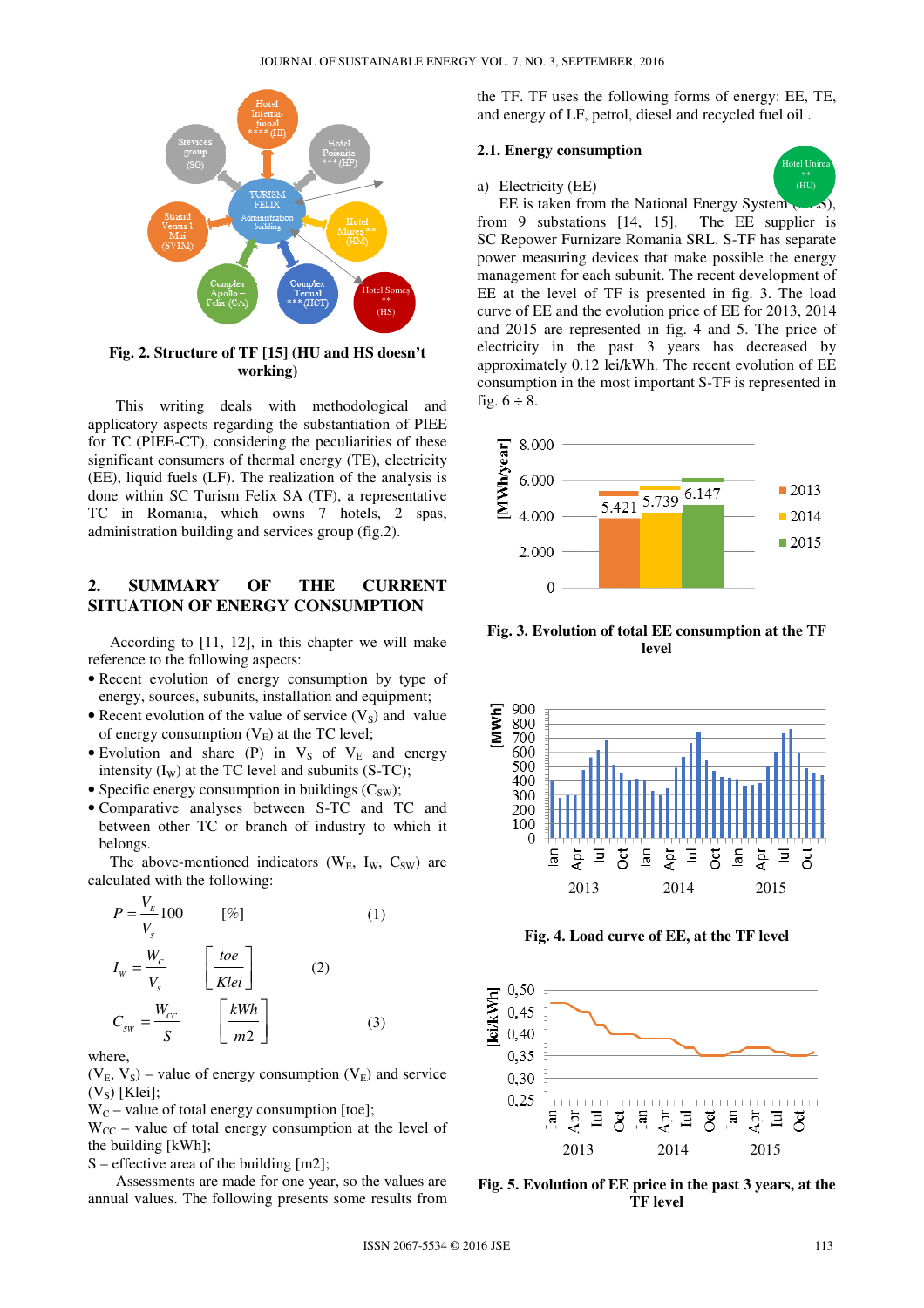

**Fig. 6. Evolution of EE consumption for HI** 



**Fig. 7. Evolution of EE consumption for CT** 



**Fig. 8. Evolution of EE consumption for CA** 

#### b) Thermal energy (TE)

TE is used for heating and for domestic hot water supply in all S-TF. The TE supplier is SC Termoficare Oradea SA, which also owns the heating network in Băile Felix resort. The TE is metered both, at the input and output of the shape. There is also a metering system for all S-TF, as well as for the tourism sectors for which TF provides TE from its own heating network, having the attribute of sub-distributor. Therefore, there is a possibility for TE to operate on consumer units. If the supplier is unable to ensure the TE, the TE is produced by an own heating system, with 6 MW power, functioning with recycled fuel oil. The diagram of the TE balance sheet for 2015 is illustrated in fig. 9, where:

- $W_{Tp}$  [Gcal] TE produced by own central heating;  $W_{Tu}$  [Gcal] – Useful TE;
- $P_{WT}$  [Gcal] TE losses ;
- $W_{Tacm}$  [Gcal] Useful TE for domestic hot water;
- $W_{Tinc}$  [Gcal] –Useful TE for heating;

Considering the Sankey diagram, we can observe that the TE loss is very high, i.e. 29% of the total consumption of TE.



**Fig. 9. Diagram of TE balance sheet for 2015, at the TF level** 

The recent evolution of total TE consumption provided by the supplier is represented in fig. 10, and in the load curve in fig. 11.



 $\blacksquare$  ET consumption  $\blacksquare$  ET consumption from CP

**Fig. 10. Evolution of ET consumption at the TF level** 



**Fig. 11. Load curve of TE at the TF level** 

The recent evolution of TE consumption at the most important S-TF level is represented in fig.  $12 \div 13$ .



**Fig. 12. Evolution of TE consumption for HI** 

 $W_{Ti}$  [Gcal] – TE provided by Termoficare Oradea;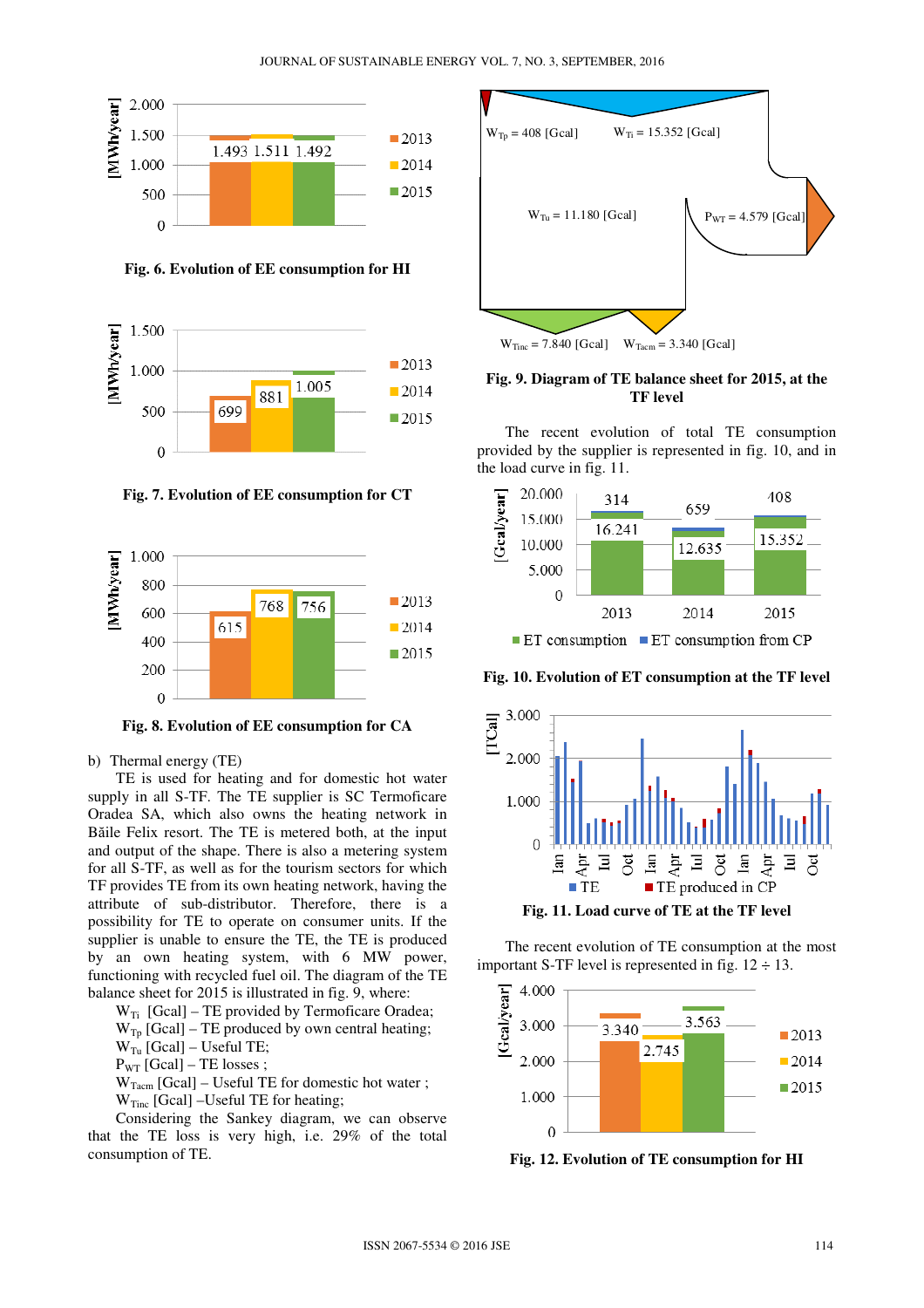

**Fig. 13. Evolution of TE consumption for CT** 



**Fig. 14. Evolution of TE consumption for HP** 

TF is using TE for heating and domestic hot water (DHW), and the evolution of the two components is represented in fig. 15.



**Fig. 15 Evolution of TE consumption divided to components** 

#### c) Liquid fuels (LF)

 TF uses recycled fuel oil (RFO) for own heating system, petrol and diesel for vehicles. The recent evolution of LF consumption is represented in fig. 16. The average structure of LF consumption in the past 3 years is given in fig. 17.



**Fig. 16. Evolution of LF consumption** 



**Fig. 17. Average structure of LF energy consumption in the past 3 years** 

### **2.2 Energy performance indicators**

a) The comparative evolution of the value of the service performed  $(V<sub>S</sub>)$  and the value of energy consumption  $(V<sub>E</sub>)$  are shown in fig. 18.



It appears that, at the level of TF, the share of the  $V<sub>E</sub>$ in the  $V_s$  is decreasing: 11,59% - 2013, 9,56% - 2014, 9,16% - 2015. For the most important units the share of  $V<sub>E</sub>$  in  $V<sub>S</sub>$  is represented in table.1. The share of total energy value has decreased in the last 3 years, which can be explained by lower energy prices and increased turnover.

| <b>LADIC 1. WEIGHT OF VEHI VS TOL 5-1</b> . |           |       |      |      |  |
|---------------------------------------------|-----------|-------|------|------|--|
|                                             | Unit      | 2013  |      | 2015 |  |
|                                             | HІ        | 10.18 | 6,85 | 7,06 |  |
|                                             | <b>CT</b> | 13,17 | 7,82 | 7,76 |  |
|                                             | CA        | 3,74  | 3,89 | 3,57 |  |

 $T_2$ **ble 1.** Weight of  $V_n$  in  $V_2$  for S-TF

b) Similarly, to the general pattern [16], we calculate the energy intensity  $(I_W)$  within TF and related entities, reporting total energy consumption at the value of the services performed (in fact, turnover). The evolution of  $I_w$  within TF in the past 3 years is shown in fig. 19.



**Fig. 19. Evolution of energy intensity in the TF** 

For the entities within TF, the values of  $I_{W}$ , during the analysis, are shown in table 2.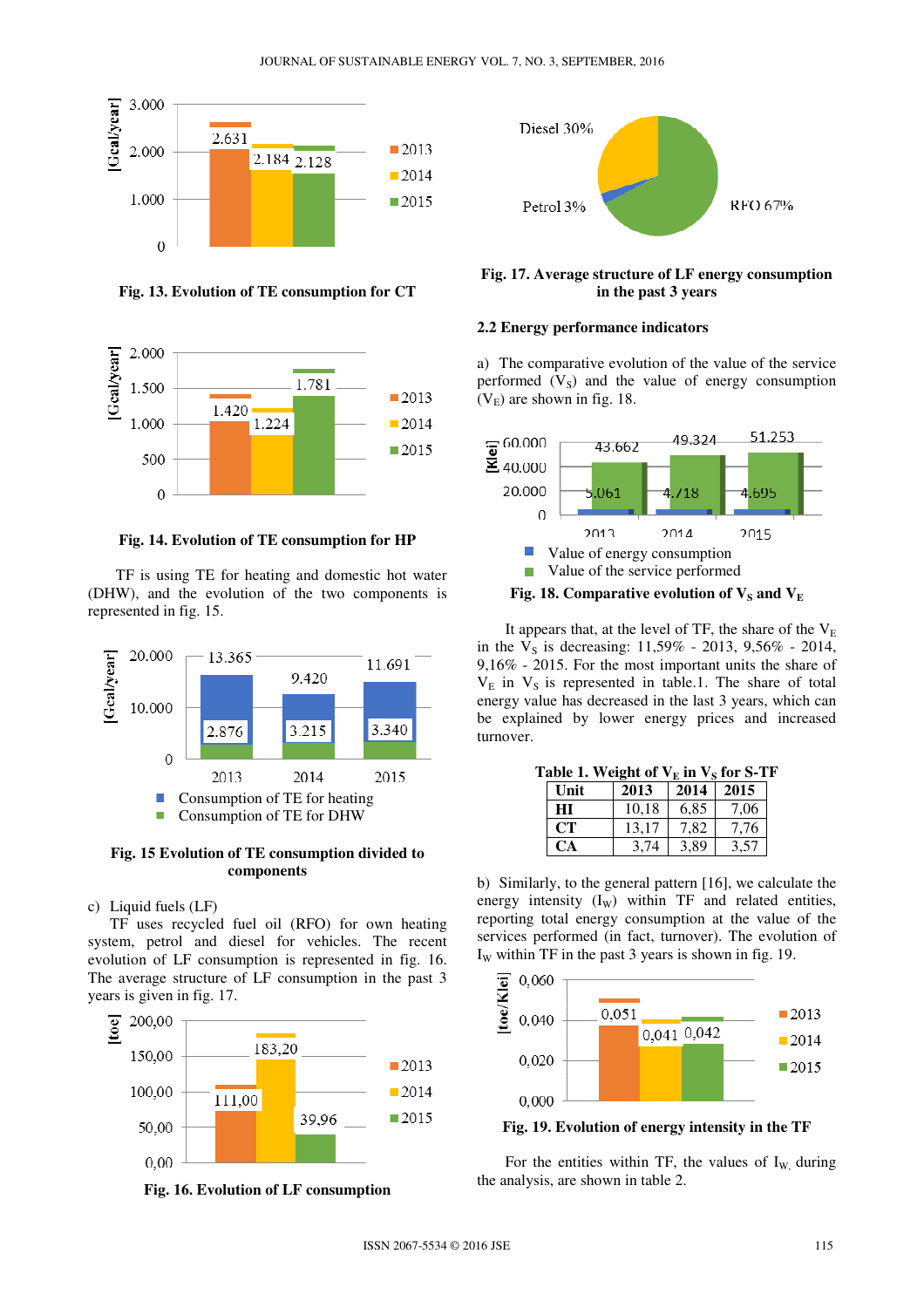|  | Table 2. Evolution of energy intensity at S-TF |  |  |  |  |
|--|------------------------------------------------|--|--|--|--|
|--|------------------------------------------------|--|--|--|--|

| Unit        | Value of $I_W$ [toe/Klei] |       |       |       |
|-------------|---------------------------|-------|-------|-------|
|             | 2013                      | 2014  | 2015  | Media |
| HI          | 0,045                     | 0,032 | 0,035 | 0,037 |
| <b>CT</b>   | 0,059                     | 0,033 | 0,032 | 0,041 |
| <b>HP</b>   | 0,032                     | 0,024 | 0,033 | 0,030 |
| <b>HM</b>   | 0,019                     | 0,023 | 0,027 | 0,023 |
| CA          | 0,009                     | 0,010 | 0,009 | 0,009 |
| <b>SV1M</b> | 0,003                     | 0,004 | 0,003 | 0,003 |
| GG          | 0,022                     | 0,018 | 0,022 | 0,020 |

Fig. 20 presents a comparison between energy intensity in the hotel sector from different EU countries. The average value of  $I_W$  for TF (fig.20) is converted into euro at the rate of 3,6234 lei/ $\epsilon$  (2005).



**Fig. 20. IW from hotel sector in different EU countries** 

c) **Specific energy consumption**  $(C_{SW})$  for S-TF are represented in table 3.

Table 3. Specific energy consumption (C<sub>SW</sub>) for S-TF

| <b>Subunit</b>                      | <b>Developed</b> | AVG.        | AVG.        | AVG.           |
|-------------------------------------|------------------|-------------|-------------|----------------|
|                                     | area             | $C_s$ de EE | $C_s$ de ET | $C_{\rm sw}$ * |
| U.M.                                | [mp]             |             | [kWh/mp]    |                |
| H I                                 | 15.843           | 95          | 344         | 439            |
| <b>CT</b>                           | 14.976           | 58          | 265         | 322            |
| HP                                  | 8.127            | 47          | 317         | 363            |
| HM                                  | 16.356           | 26          | 156         | 183            |
| <b>TOTAL</b><br><b>HOTELS</b>       | 55.302           | 57          | 256         | 313            |
| <b>CA</b>                           | 26.554           | 27          | 18          | 45             |
| <b>TOTAL SPAS</b>                   | 62.054           | 27          | 18          | 45             |
| GG                                  | 8.756            | 32          | 70          | 102            |
| <b>SA</b>                           | 2.992            | 29          | 567         | 596            |
| <b>TOTAL</b><br><b>SERVICE AREA</b> | 11.748           | 31          | 197         | 228            |
| PT/F                                | 1.250            | 1.091       | $\Omega$    | 1.091          |
| <b>TOTAL</b><br><b>GENERAL</b>      | 94.854           | 59          | 256         | 315            |

\*The average C<sub>SW</sub> was realized for the period [2013 ÷ 2015]

### **2.3 Benchmarking**

Considering the values of  $C_{SW}$  it is possible to make comparisons with other hotels using benchmarks from standards and directives concerning the ENEF of similar services. The comparison between S-TF is represented in fig  $21 \div 23$  (average for the period  $2013 \div 2015$ ).



Fig. 21. C<sub>s</sub> of EE for entities of TF

Examining fig. 21, we can see that the highest specific EE consumption belongs to HI and CT. It should be noted that HI has its own laundry and other hotel's linen is washed at GG. The laundry is an important consumer of EE. In addition, HP and HM doesn't have air conditioning system. This explains why EE consumption falls significantly in these subunits.



Fig. 22. C<sub>S</sub> of TE for entities of TF



**Fig. 23. Comparative representation of C<sub>SW</sub> for S-TF** 

The benchmarks of  $C_{SW}$  are given in table 4. These values were determined in Hotel Energy Solution (HES), on the basis of data taken form about 20 studies and 80 reports providing information on energy efficiency in the hotel sector [18].

| Table 4. Benchmarks on $C_{SW}$ in hotels [18] |                             |  |  |
|------------------------------------------------|-----------------------------|--|--|
| Qualifying                                     | Specific energy consumption |  |  |
|                                                | $(C_{SW})$ [kWh/mp/an]      |  |  |
| Excellent (A)                                  | < 195                       |  |  |
| Good(B)                                        | $195 \div 280$              |  |  |
| Average $(C)$                                  | $280 \div 355$              |  |  |
| Poor $(D)$                                     | $355 \div 450$              |  |  |
| Very poor (E)                                  | 450 <                       |  |  |

Fig. 24 presents the comparative situation between European hotels and hotels of TF considering specific EE consumption. It is worth mentioning that in the Nordic countries in Europe (Norway, Sweden, Denmark), the main source of energy for heating is the EE, therefore in these cases the specific consumption of EE is reasonably higher than in the other European countries, most countries situated between [40 to 80 kWh/m2]. Compared with Spain or Germany, TF is similar in specific consumption of electricity [12].